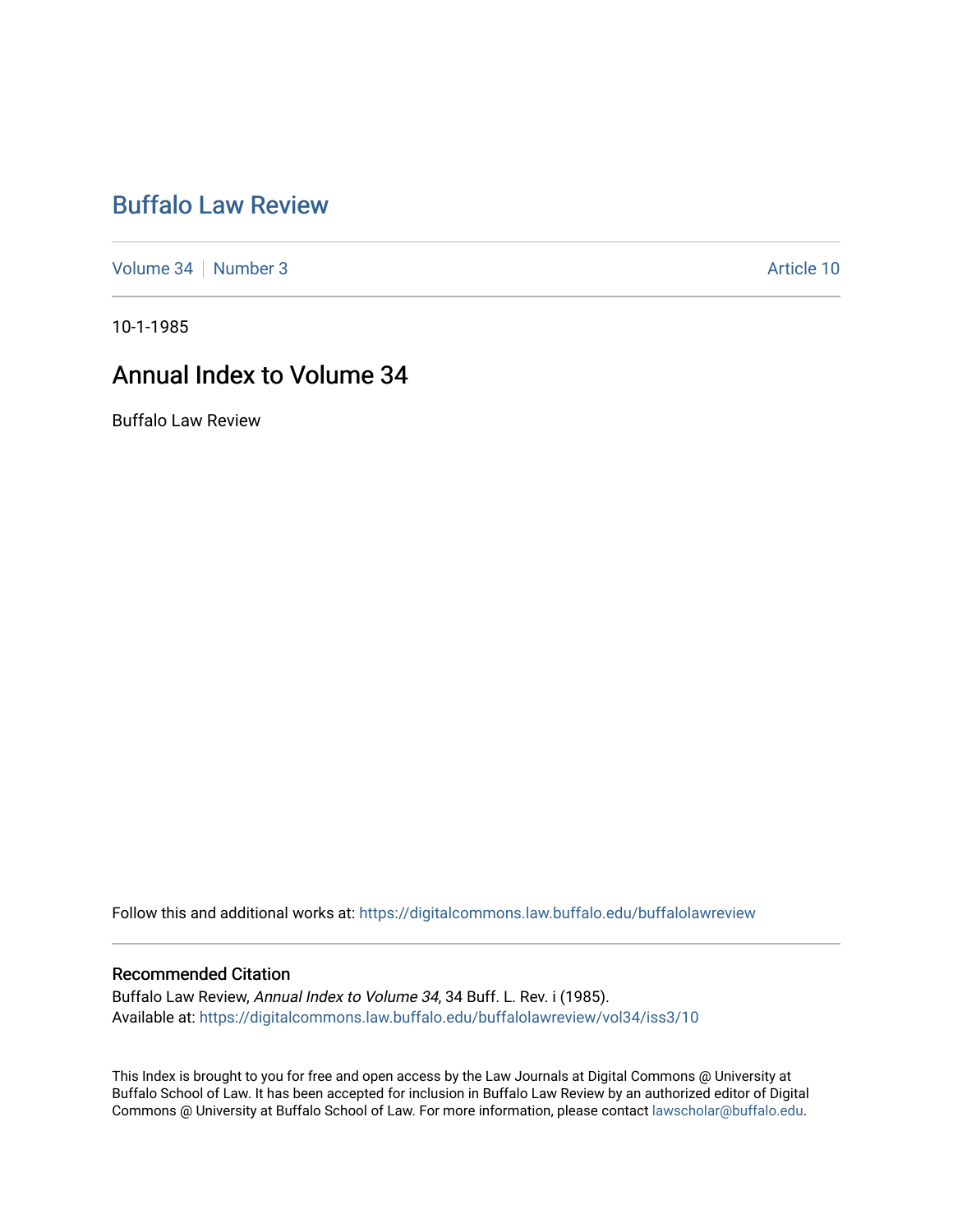# **BUFFALO LAW REVIEW**

Volume 34 1985-86 Numbers **1-3**

## **ANNUAL INDEX**

#### Authors & Reviewers

| Atelson, James B., Obscenities in the Workplace: A Comment on Foul                  |     |
|-------------------------------------------------------------------------------------|-----|
| & Fair Expression and Status Relationships                                          | 693 |
| Bender, Leslie, The Takings Clause: Principles or Politics?                         | 735 |
| Binder, Guyora, The Dialectic of Duplicity: Treaty Conflict and                     |     |
| Political Contradiction                                                             | 329 |
| Boyer, Barry & Meidinger, Errol, Privatizing Regulatory                             |     |
| Enforcement: A Preliminary Assessment of Citizen's Suits under                      |     |
| Federal Environmental Laws                                                          | 833 |
| Desmond, Charles S., Greiner, William R., Schaus, Robert &                          |     |
| Schlegel, J. Henry, A Tribute to Thomas Headrick                                    | 631 |
| DuBois, Ellen C., Dunlap, Mary C., Gilligan, Carol J.,                              |     |
| MacKinnon, Catharine A. & Menkel-Meadow, Carrie J.,                                 |     |
| Feminist Discourse, Moral Values, and the Law-A Conversation                        |     |
| (The 1984 James McCormick Mitchell Lecture)                                         | 11  |
| Ewing, Charles Patrick, Schall v. Martin: Preventive Detention and                  |     |
| Dangerousness Through the Looking Glass $\ldots \ldots \ldots \ldots \ldots \ldots$ | 173 |
| Goldberg, Michael J., The Duty of Fair Representation: What the                     |     |
| Courts Do In Fact                                                                   | 89  |
| Gross, James A., & Greenfield, Patricia A., Arbitral Value                          |     |
| Judgments in Health & Safety Disputes: Management Rights Over                       |     |
| Workers Rights                                                                      | 645 |
| Headrick, Thomas E., Hyman, J.D., Linowtiz, Sol M., Magavern,                       |     |
| James, Reis, Robert I. & Greiner, William R., A Tribute to                          |     |
|                                                                                     | 1   |
| Rabin, Robert J., Some Comments on Obscenities, Health & Safety,                    |     |
| and Workplace Values                                                                | 725 |
| Smith, Robert H., Pennhurst v. Halderman: The Eleventh                              |     |
| Amendment, Erie and Pendent State Law Claims                                        | 227 |
|                                                                                     |     |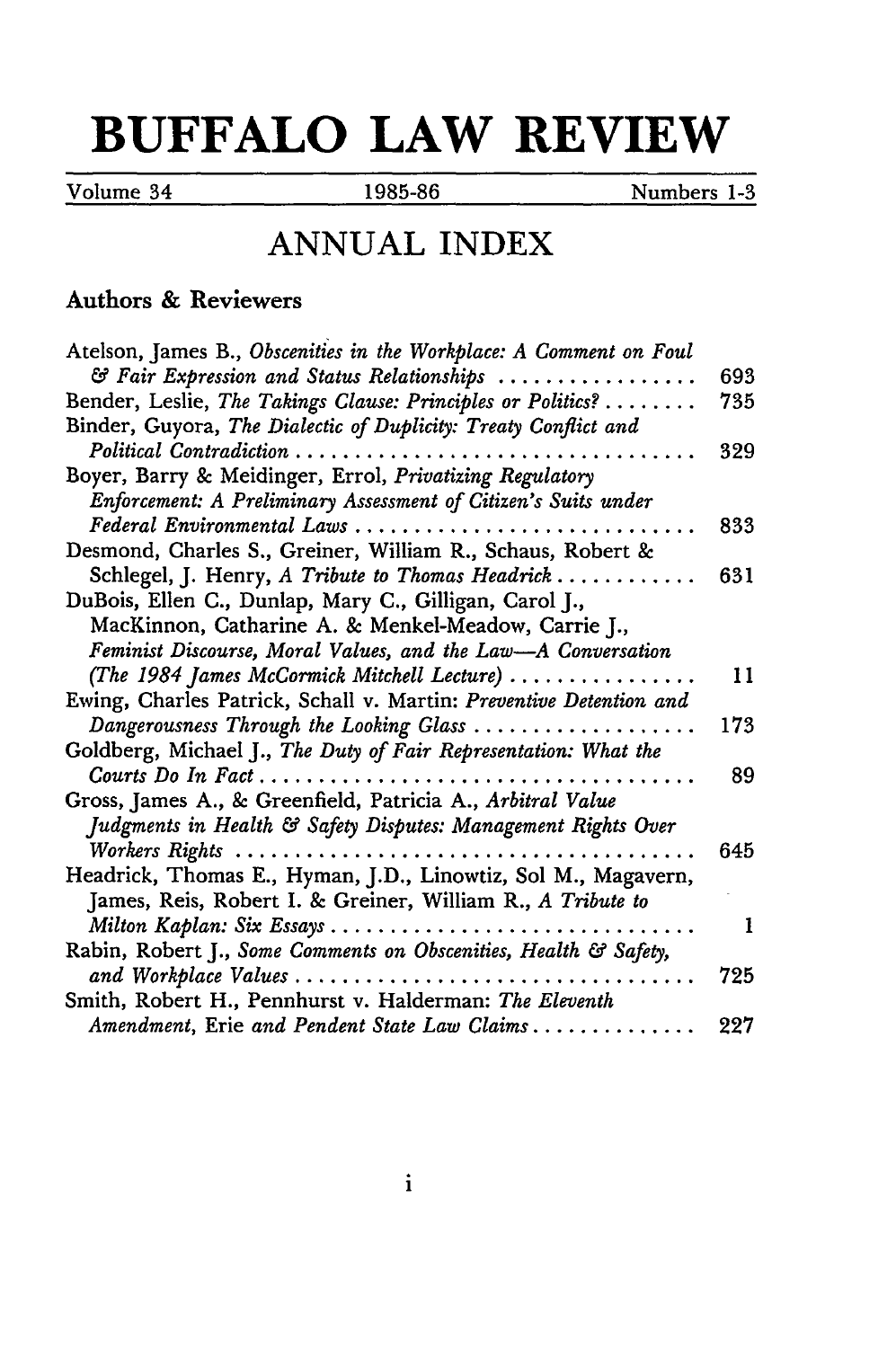### Articles **&** Comments

| Arbitral Value Judgments in Health & Safety Disputes: Management         |      |
|--------------------------------------------------------------------------|------|
| Rights Over Workers Rights, James A. Gross & Patricia A.                 |      |
|                                                                          | 645  |
| Citation Sources and the New York Court of Appeals                       | 965  |
| The Dialectic of Duplicity: Treaty Conflict and Political Contradiction, |      |
|                                                                          | 329  |
| The Duty of Fair Representation: What the Courts Do In Fact,             |      |
| Michael J. Goldberg                                                      | 89   |
| Federal Tax Liens and State Homestead Exemptions: The Aftermath of       |      |
| United States v. Rodgers                                                 | 297  |
| Feminist Discourse, Moral Values, and the Law - A Conversation           |      |
| (The 1984 James McCormick Mitchell Lecture), Ellen C. DuBois,            |      |
| Mary C. Dunlap, Carol J. Gilligan, Catharine A. MacKinnon &              |      |
| Carrie J. Menkel-Meadow                                                  | 11   |
| Intra-Entity Conspiracies and Section I of the Sherman Act: Filling the  |      |
| "Gap" after Copperweld Corp. v. Independence Tube Corp.                  | 551  |
| Obscenities in the Workplace: A Comment on Foul & Fair Expression        |      |
| and Status Relationships                                                 | 693  |
| Pennhurst v. Halderman: The Eleventh Amendment, Erie and                 |      |
| Pendent State Law Claims                                                 | 227  |
| Privatizing Regulatory Enforcement: A Preliminary Assessment of          |      |
| Citizens' Suits under Federal Environmental Laws, Barry Boyer &          |      |
| Errol Meidinger                                                          | 833  |
| Provider Liability Under Public Law 98-21: The Medicare Prospective      |      |
| Payment System in Light of Wickline v. State                             | 1011 |
| Regan v. Wald: Executive Authority and the Prohibition on Tourist        |      |
| and Business Travel to Cuba Through the Use of Currency Controls         | 595  |
| Schall v. Martin: Preventive Detention and Dangerousness Through         |      |
| the Looking Glass, Charles Patrick Ewing                                 | 173  |
| Some Comments on Obscenities, Health & Safety, and Workplace             |      |
| Values, Robert J. Rabin                                                  | 725  |
| The Takings Clause: Principles or Politics?, Leslie Bender               | 735  |
| A Tribute to Thomas Headrick                                             | 631  |
| A Tribute to Milton Kaplan: Six Essays                                   | 1    |
|                                                                          |      |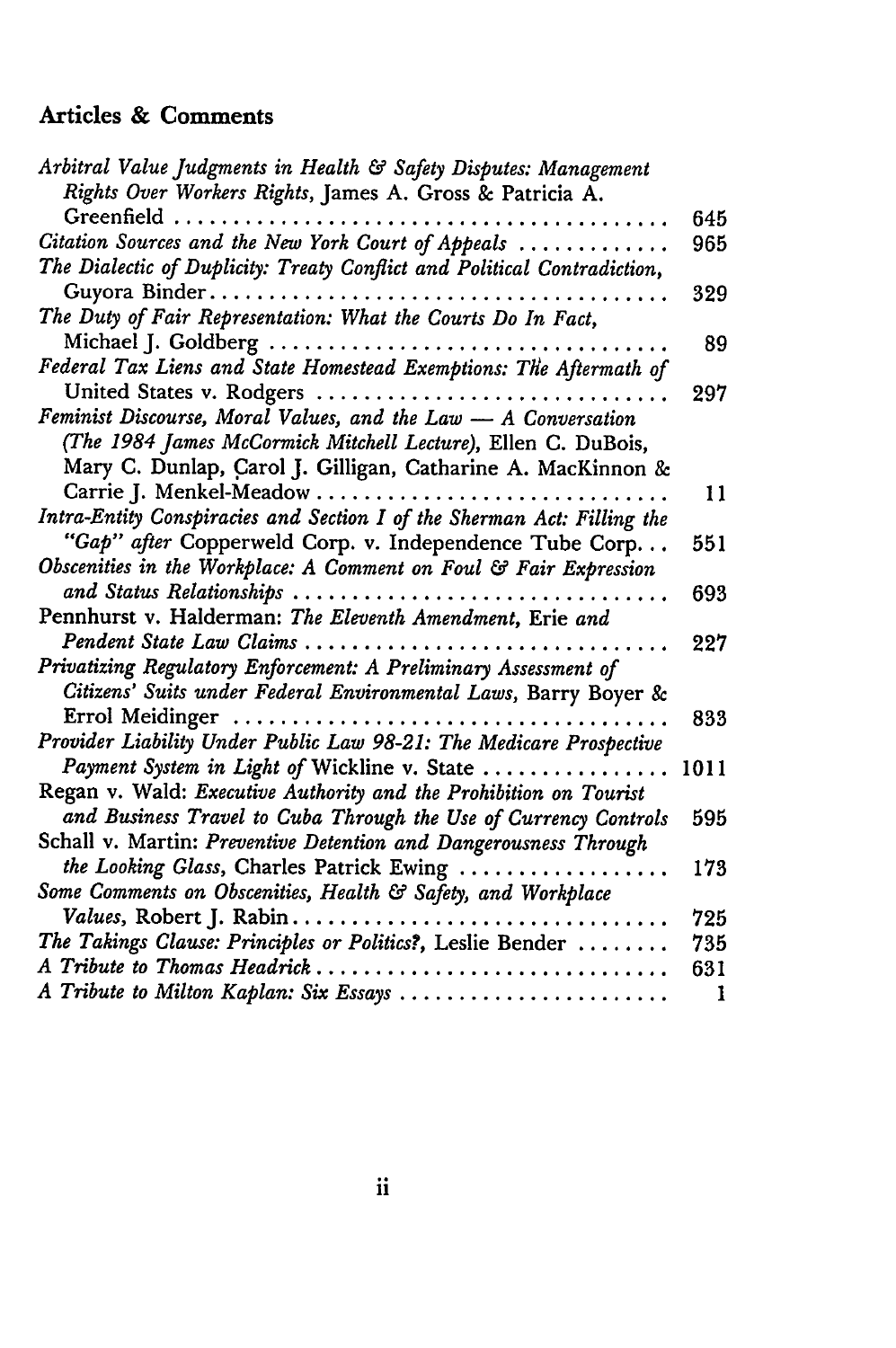## Subjects

#### Administrative Law

| Privatizing Regulatory Enforcement: A Preliminary Assessment of<br>Citizens' Suits Under Federal Environmental Laws                                                                                                                                             | 833        |
|-----------------------------------------------------------------------------------------------------------------------------------------------------------------------------------------------------------------------------------------------------------------|------------|
| <b>Annotations and Citations</b>                                                                                                                                                                                                                                |            |
| Citations Sources and the New York Court of Appeals                                                                                                                                                                                                             | 965        |
| <b>Antitrust Laws</b>                                                                                                                                                                                                                                           |            |
| Intra-Entity Conspiracies and Section I of the Sherman Act: Filling the<br>"Gap" after Copperweld Corp. v. Independence Tube Corp                                                                                                                               | 551        |
| Arbitration and Award                                                                                                                                                                                                                                           |            |
| Arbitral Value Judgments in Health & Safety Disputes: Management<br>Rights Over Workers Rights<br>Obscenities in the Workplace: A Comment on Foul & Fair Expression<br>and Status Relationships<br>Some Comments on Obscenities, Health & Safety, and Workplace | 645<br>693 |
|                                                                                                                                                                                                                                                                 | 725        |

# Collective Bargaining

| Arbitral Value Judgments in Health & Safety Disputes: Management      |     |
|-----------------------------------------------------------------------|-----|
| Rights Over Workers Rights                                            | 645 |
| The Duty of Fair Representation: What the Courts Do In Fact $\dots$ . | 89  |
| Obscenities in the Workplace: A Comment on Foul & Fair Expression     |     |
|                                                                       |     |
| Some Comments on Obscenities, Health & Safety, and Workplace          |     |
|                                                                       |     |

#### Constitutional Law

| Pennhurst v. Halderman: The Eleventh Amendment, Erie and          |     |
|-------------------------------------------------------------------|-----|
|                                                                   |     |
| Regan v. Wald: Executive Authority and the Prohibition of Tourist |     |
| and Business Travel to Cuba Through the Use of Currency Controls  | 595 |
| Schall v. Martin: Preventive Detention and Dangerousness Through  |     |
|                                                                   | 173 |
| The Takings Clause: Principles or Politics?                       | 735 |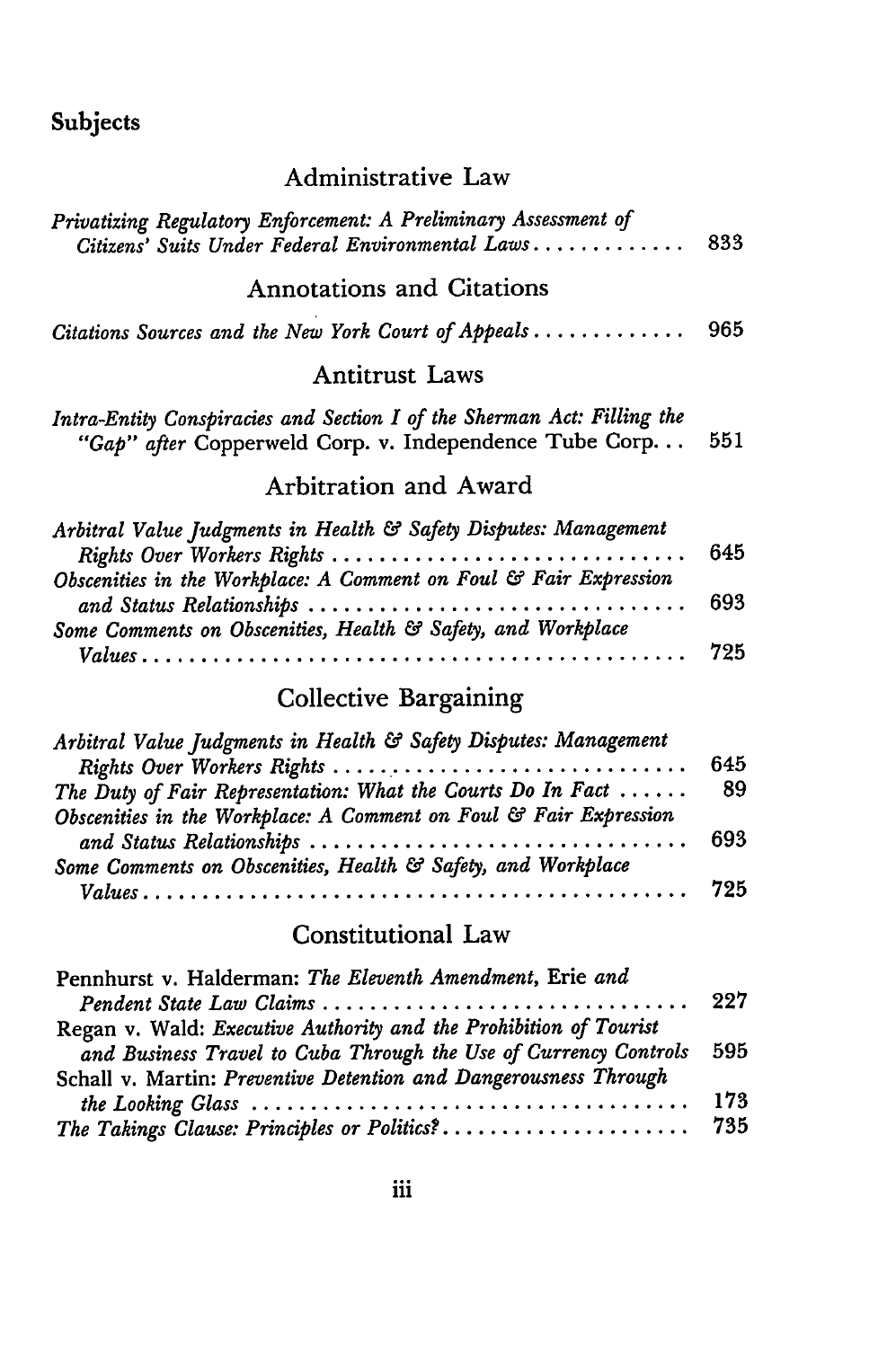# Corporations

| Intra-Entity Conspiracies and Section I of the Sherman Act: Filling the<br>"Gap" after Copperweld Corp. v. Independence Tube Corp<br>551                                                                                                                                                                                                                            |  |
|---------------------------------------------------------------------------------------------------------------------------------------------------------------------------------------------------------------------------------------------------------------------------------------------------------------------------------------------------------------------|--|
| Debtor and Creditor                                                                                                                                                                                                                                                                                                                                                 |  |
| Federal Tax Liens and State Homestead Exemptions: The Aftermath of<br>297<br>United States v. Rodgers                                                                                                                                                                                                                                                               |  |
| Discrimination — Sex                                                                                                                                                                                                                                                                                                                                                |  |
| Feminist Discourse, Moral Values, and the Law - A Conversation<br>(The 1984 James McCormick Mitchell Lecture)<br>11                                                                                                                                                                                                                                                 |  |
| <b>Eminent Domain</b>                                                                                                                                                                                                                                                                                                                                               |  |
| The Takings Clause: Principles or Politics?<br>735                                                                                                                                                                                                                                                                                                                  |  |
| <b>Employer and Employee</b>                                                                                                                                                                                                                                                                                                                                        |  |
| Arbitral Value Judgments in Health & Safety Disputes: Management<br>Rights Over Workers Rights<br>645<br>The Duty of Fair Representation: What the Courts Do In Fact $\dots$ .<br>89<br>Obscenities in the Workplace: A Comment on Foul & Fair Expression<br>and Status Relationships<br>693<br>Some Comments on Obscenities, Health & Safety, and Workplace<br>725 |  |
| Environmental Law                                                                                                                                                                                                                                                                                                                                                   |  |
| Privatizing Regulatory Enforcement: A Preliminary Assessment of<br>Citizens' Suits under Federal Environmental Laws<br>833                                                                                                                                                                                                                                          |  |
| Health and Safety                                                                                                                                                                                                                                                                                                                                                   |  |
| Arbitral Value Judgments in Health & Safety Disputes: Management<br>Rights Over Workers Rights<br>645<br>Some Comments on Obscenities, Health & Saftey, and Workplace                                                                                                                                                                                               |  |
| 725                                                                                                                                                                                                                                                                                                                                                                 |  |
| International Law                                                                                                                                                                                                                                                                                                                                                   |  |
| 329<br>The Dialectic of Duplicity: Treaty Conflict and Political Contradiction.<br>Regan v. Wald: Executive Authority and the Prohibition of Tourist<br>and Business Travel to Cuba Through the Use of Currency Controls<br>595                                                                                                                                     |  |

 $\ddot{\phantom{0}}$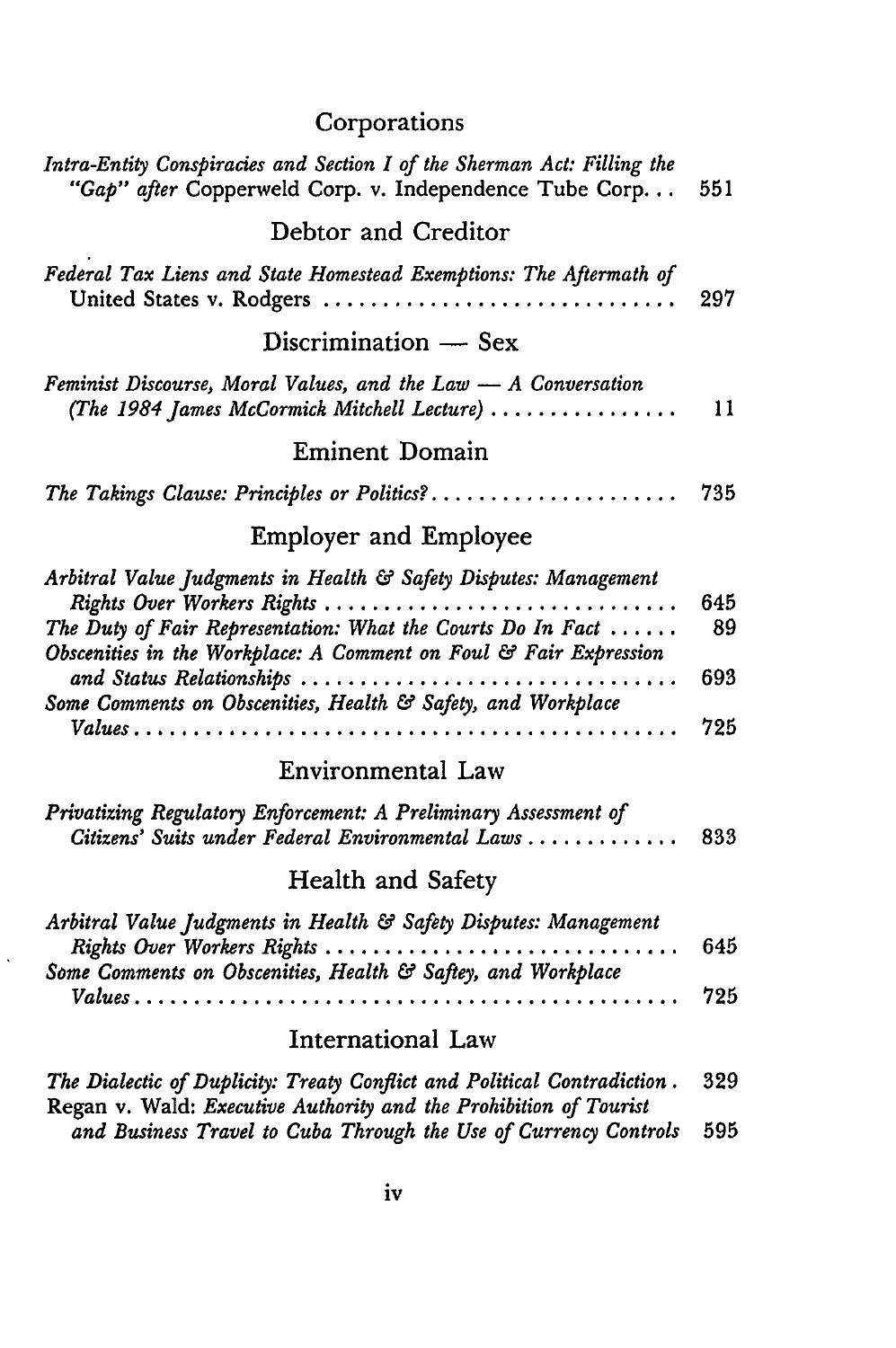| <b>International Trade</b> |  |
|----------------------------|--|
|----------------------------|--|

| Regan v. Wald: Executive Authority and the Prohibition of Tourist<br>and Business Travel to Cuba Through the Use of Currency Controls                                                                                                                                                                                                    | 595              |
|------------------------------------------------------------------------------------------------------------------------------------------------------------------------------------------------------------------------------------------------------------------------------------------------------------------------------------------|------------------|
| Judges                                                                                                                                                                                                                                                                                                                                   |                  |
| Citation Sources and the New York Court of Appeals                                                                                                                                                                                                                                                                                       | 965              |
| Jurisdiction                                                                                                                                                                                                                                                                                                                             |                  |
| Pennhurst v. Halderman: The Eleventh Amendment, Erie and<br>Pendent State Law Claims                                                                                                                                                                                                                                                     | 227              |
| Juvenile Courts                                                                                                                                                                                                                                                                                                                          |                  |
| Schall v. Martin: Preventive Detention and Dangerousness Through<br>the Looking Glass                                                                                                                                                                                                                                                    | 173              |
| Juvenile Delinquency                                                                                                                                                                                                                                                                                                                     |                  |
| Schall v. Martin: Preventive Detention and Dangerousness Through                                                                                                                                                                                                                                                                         | 173              |
| Labor Law                                                                                                                                                                                                                                                                                                                                |                  |
| Arbitral Value Judgments in Health & Safety Disputes: Management<br>Rights Over Workers Rights<br>The Duty of Fair Representation: What the Courts Do In Fact $\dots$ .<br>Obscenities in the Workplace: A Comment on Foul & Fair Expression<br>and Status Relationships<br>Some Comments on Obscenities, Health & Safety, and Workplace | 645<br>89<br>693 |
|                                                                                                                                                                                                                                                                                                                                          | 725              |
| Obscenity                                                                                                                                                                                                                                                                                                                                |                  |
| Obscenities in the Workplace: A Comment on Foul & Fair Expression<br>and Status Relationships<br>Some Comments on Obscenities, Health & Safety, and Workplace                                                                                                                                                                            | 693<br>725       |
|                                                                                                                                                                                                                                                                                                                                          |                  |

# Occupational Safety and Health

| Arbitral Value Judgments in Health & Safety Disputes: Management |     |
|------------------------------------------------------------------|-----|
| Rights Over Workers Rights                                       | 645 |
| Some Comments on Obscenities, Health & Safety, and Workplace     |     |
|                                                                  | 725 |